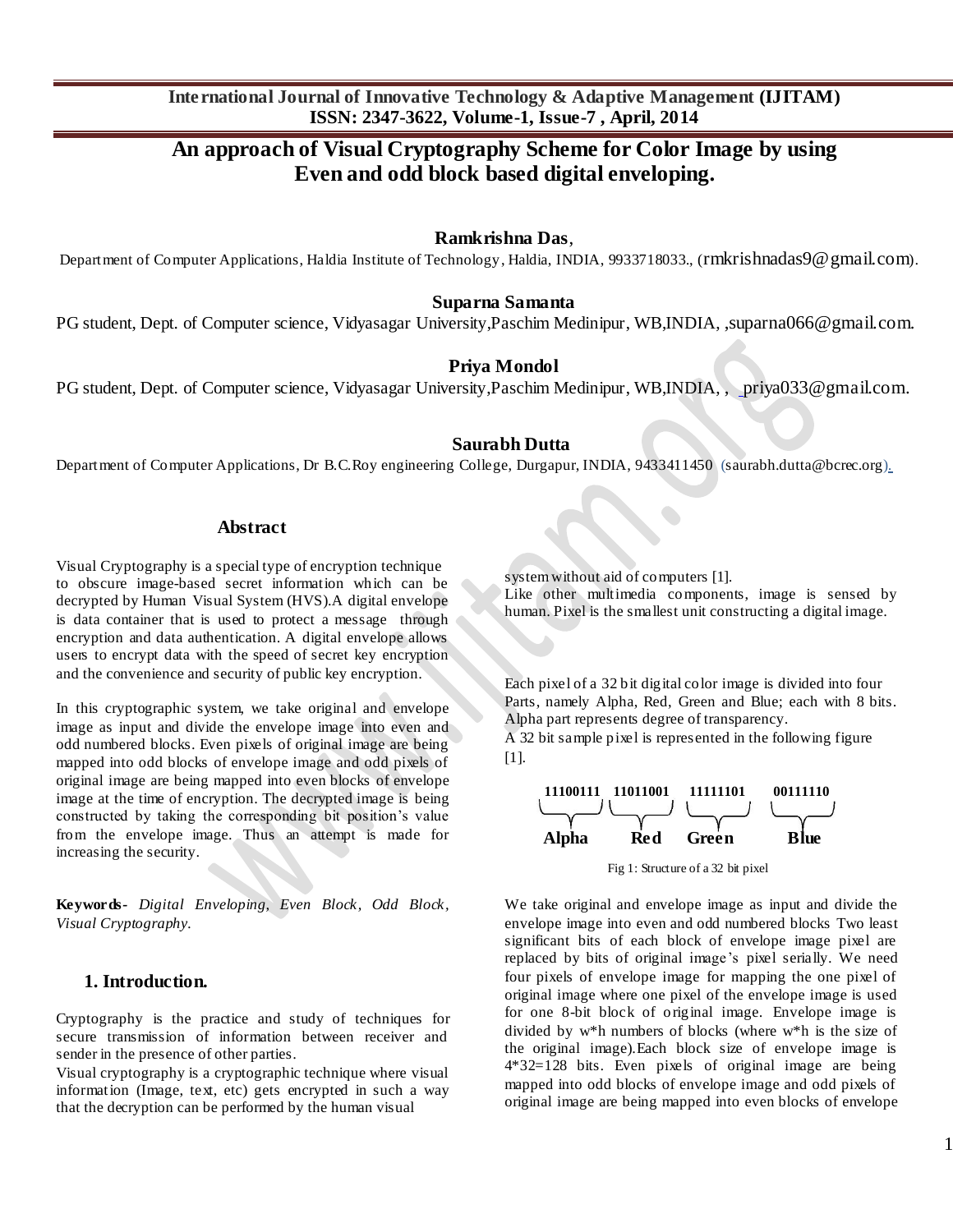image at the time of encryption. The decrypted image is being constructed by taking the corresponding bit position's value from the envelope image. Thus an attempt is made for increasing the security.

In this paper section -2 describe the overall process section-3 describes the encryption process; section-4 describes the decryption process. An experimental result is being described in section-5 and section-6 draws the conclusion.

## **2. Overall Process.**

## **Encryption process:-**

**Step I:** we take the as original and envelope image as input.

**Step II:** Calculate width (w) and height (h) of original image.

**Step III:** Calculate t width (w1) and height (h1) of envelope image.

**Step IV:** If width (w1) and height (h1) of envelope image is less then equal to four times of width (w) and height (h) of original image then error will be occurred..

**Step v:** Convert the envelope image into w<sup>\*</sup>h (width (w) and height (h) of original image) numbers of block.

**Step VI:** Read one pixel from original image and convert into 32 bits if the pixel is odd one then plot it into next even block of envelope and vice versa.

**Step VII:** Two least significant bits of each block of envelope image pixel are replaced by bits of original image's pixel serially. We need four pixels of envelope image for mapping the one pixel of original image where one pixel of the envelope image is used for one 8-bit block of original image. Envelope image is divided by w\*h numbers of blocks (where w\*h is the size of the original image).Each block size of envelope image is 4\*32=128 bits. Even pixels of original image are being mapped into odd blocks of envelope image and odd pixels of original image are being mapped into even blocks of envelope image at the time of encryption.

**Step VIII:** Construct the enveloped image.

## **Decryption process:-**

**Step I**: Read the enveloped image

**Step II:** Convert it into( w1\*h1)/4 numbers of blocks(w1width of envelope image, h1-height of envelope image). **Step III:** Read two least significant bits of each block of each pixel in the referred block of the envelope image to the corresponding original pixel.

**Step IV:** Construct the decrypted image.

Figure<sup>[2]</sup> and figure<sup>[3]</sup> described the overall procedure.



 P1, P2, P3……PN are the pixels of original image. B1, B2, B3……BN are the blocks of envelope image. Ph and Pw are height and width of original image. Bh and Bw are height and width of envelope image. Bh\*Bw=Ph\*Pw

Fig2: Mapping of original pixels to envelope blocks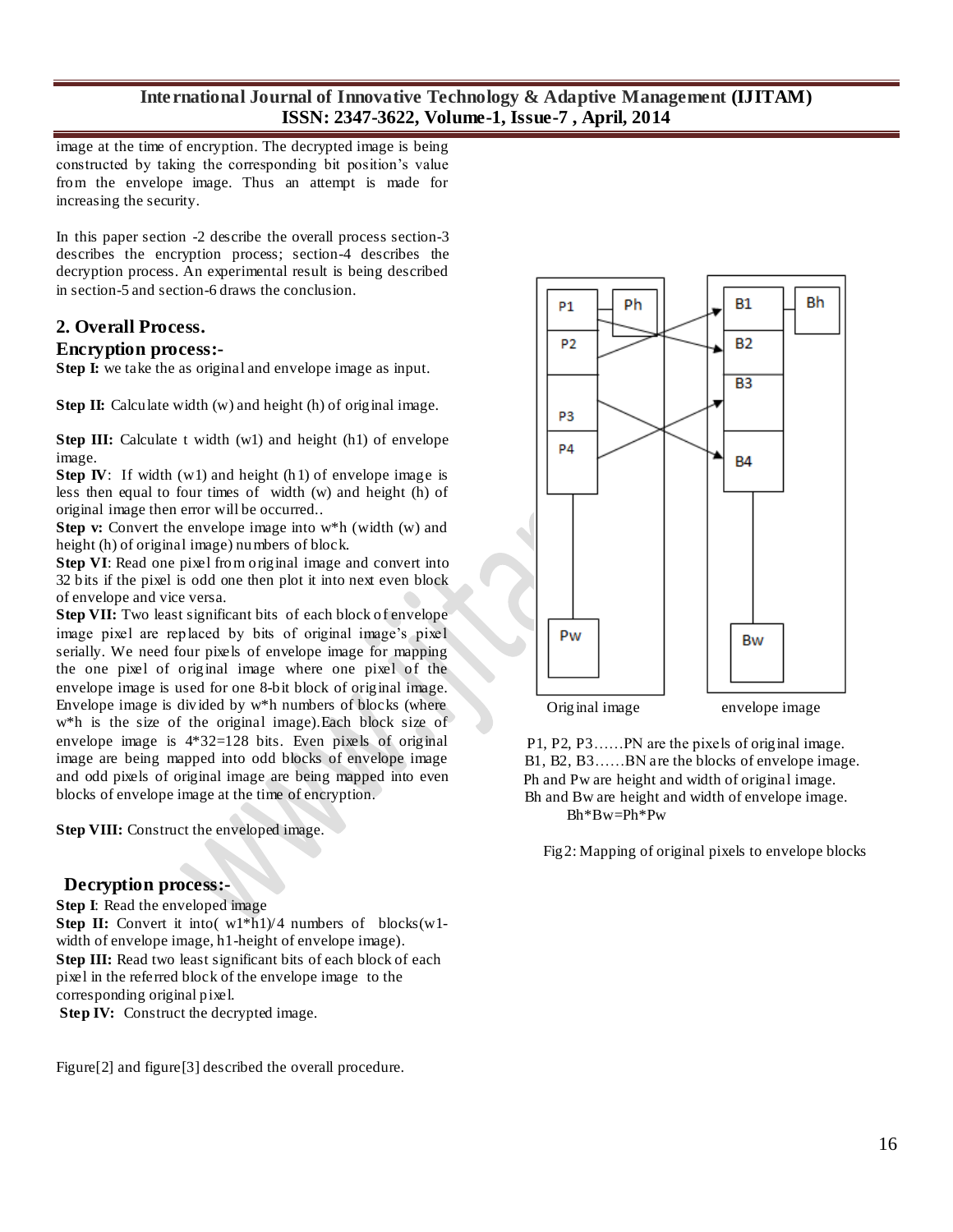Original image pixels Envelope image blocks Original pixels



Fig3: Plotting of 32 bits original pixel to 128 bits envelope blocks

## **3. Encryption process:-**

**Step I:** we take the as original and envelope image as input.

**Step II:** Calculate width (w) and height (h) of original image.

**Step III:** Calculate t width (w1) and height (h1) of envelope image.

**Step IV**: If width (w1) and height (h1) of envelope image is less then equal to four times of width (w) and height (h) of original image then error will be occurred..

**Step v:** Convert the envelope image into w<sup>\*h</sup> (width (w) and height (h) of original image) numbers of block.

**Step VI**: Read one pixel from original image and convert into 32 bits if the pixel is odd one then plot it into next even block of envelope and vice versa.

**Step VII:** Two least significant bits of each block of envelope image pixel are replaced by bits of original image's pixel serially. We need four pixels of envelope image for mapping the one pixel of original image where one pixel of the envelope image is used for one 8-bit block of original image. Envelope image is divided by w\*h numbers of blocks (where w\*h is the size of the original image).Each block size of envelope image is 4\*32=128 bits. Even pixels of original image are being mapped into odd blocks of envelope image and odd pixels of original image are being mapped into even blocks of envelope image at the time of encryption.

**Step VIII:** Construct the enveloped image.

Figure [4] and figure [5] described entered procedure.



Encryption

Fig4: Encryption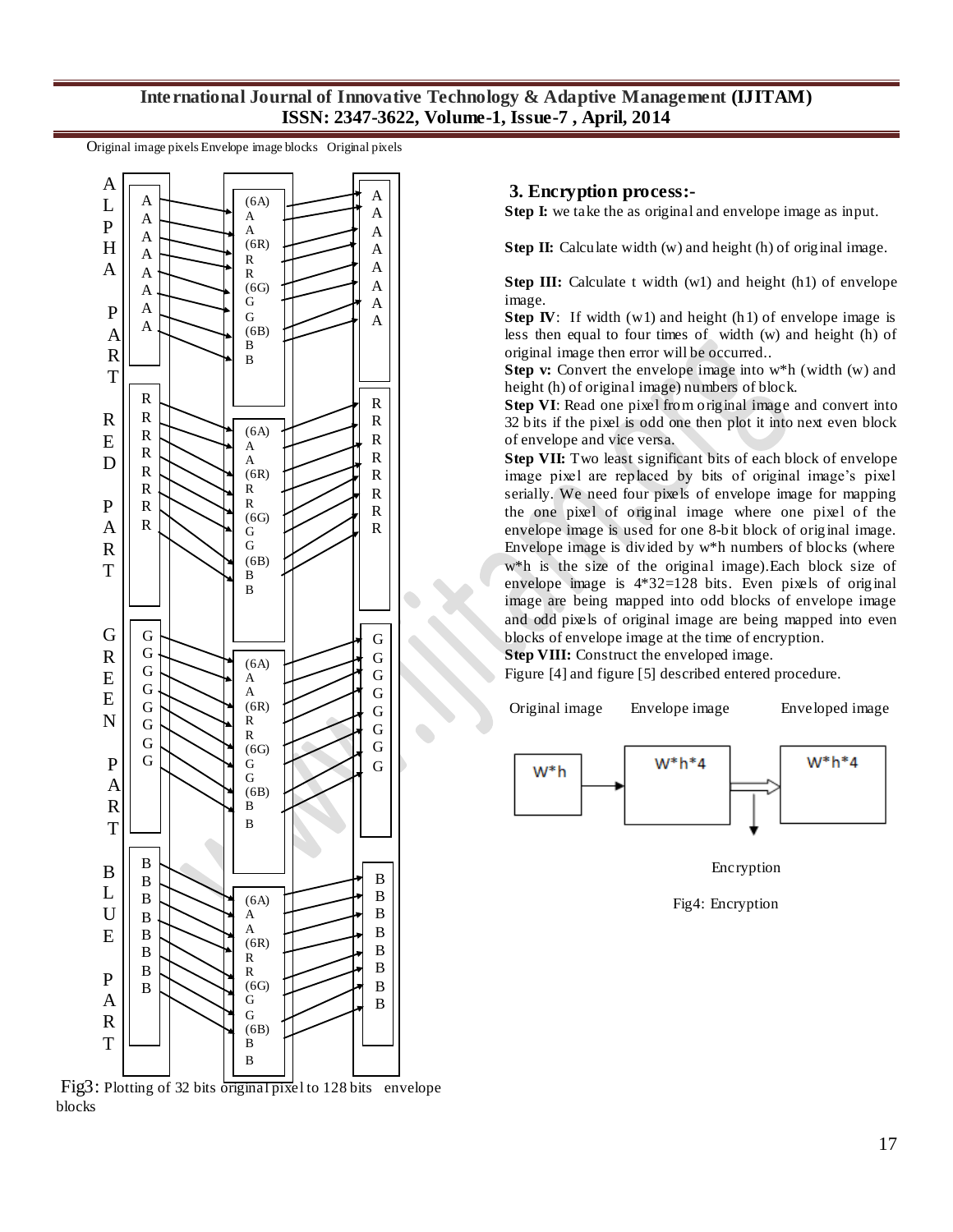

Fig5: Encryption by plotting pixels and blocks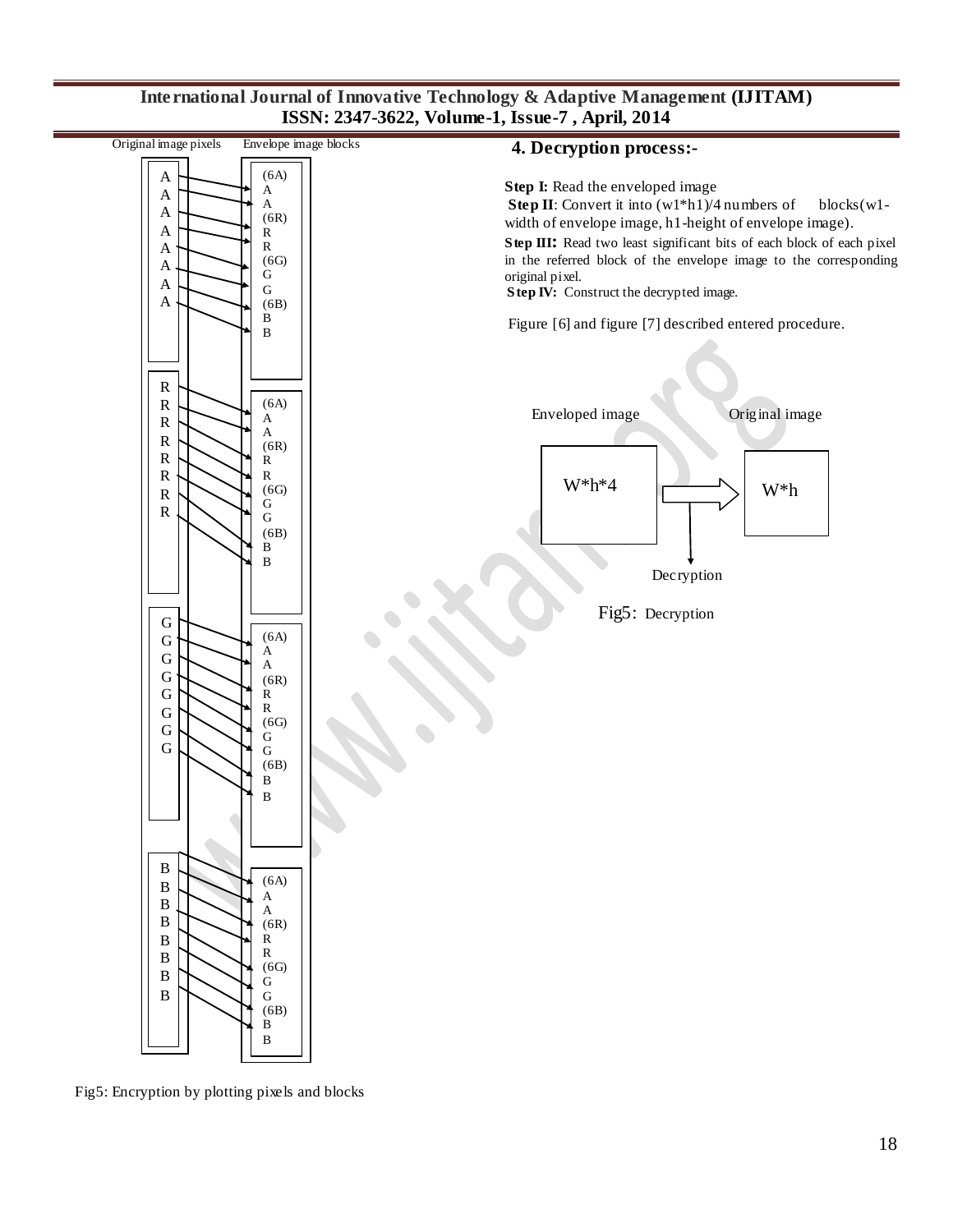